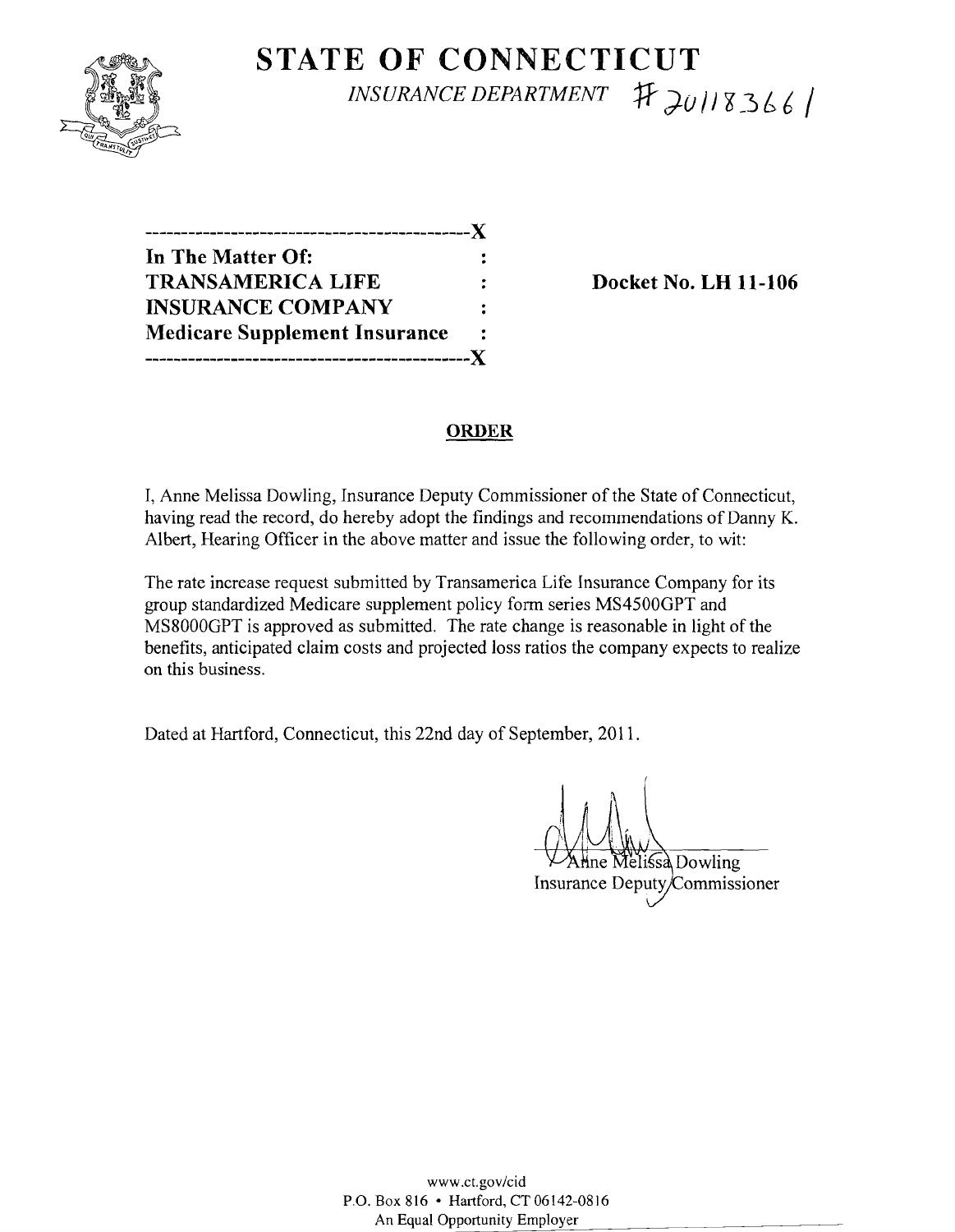# **STATE OF CONNECTICUT**



*INSURANCE DEPARTMENT* 

**---------------------------------------------){ In The Matter Of: TRANSAMERICA LIFE : Docket No. LH 11-106 INSURANCE COMPANY Medicare Supplement Insurance ---------------------------------------------){** 

## **PROPOSED FINAL DECISION**

## 1. **INTRODUCTION**

The Insurance Commissioner of the State of Connecticut is empowered to review rates charged for individual and group Medicare supplement policies sold to any resident of this State who is eligible for Medicare. The source for this regulatory authority is contained in Chapter 700c and Section 38a-495a of the Connecticut General Statutes.

After due notice a hearing was held at the Insurance Department in Hartford on September 15, **2011** to consider whether or not the rate increase requested by Transamerica Life Insurance Company on its group standardized Medicare supplement business should be approved.

No members from the general public attended the hearing.

No representatives from Transamerica Life attended the hearing.

The hearing was conducted in accordance with the requirements of Section 38a-474, Connecticut General Statutes, the Uniform Administrative Procedures Act, Chapter 54 of the Connecticut General Statutes, and the Insurance Department Rules of Practice, Section 38a-8-I et seq. of the Regulations of Connecticut State Agencies.

A Medicare supplement (or Medigap) policy is a private health insurance policy sold on an individual or group basis which provides benefits that are additional to the benefits provided by Medicare. For many years Medicare supplement policies have been highly regulated under both state and federal law to protect the interests of persons eligible for Medicare who depend on these policies to provide additional coverage for the costs of health care.

Effective December 1, 2005, Connecticut amended its program of standardized Medicare supplement policies in accordance with Section 38a-495a of the Connecticut General Statutes, and Sections 38a-495a-l through 38a-495a-2I of the Regulations of Connecticut Agencies. This program, which conforms to federal requirements, provides that all insurers offering Medicare supplement policies for sale in the state must offer the basic "core" package of benefits known as Plan A. Insurers may also offer anyone or more of eleven other plans (Plans B through L).

> www.ct.gov/cid P.O. Box 816 • Hartford, CT 06142-0816 An Equal Opportunity Employer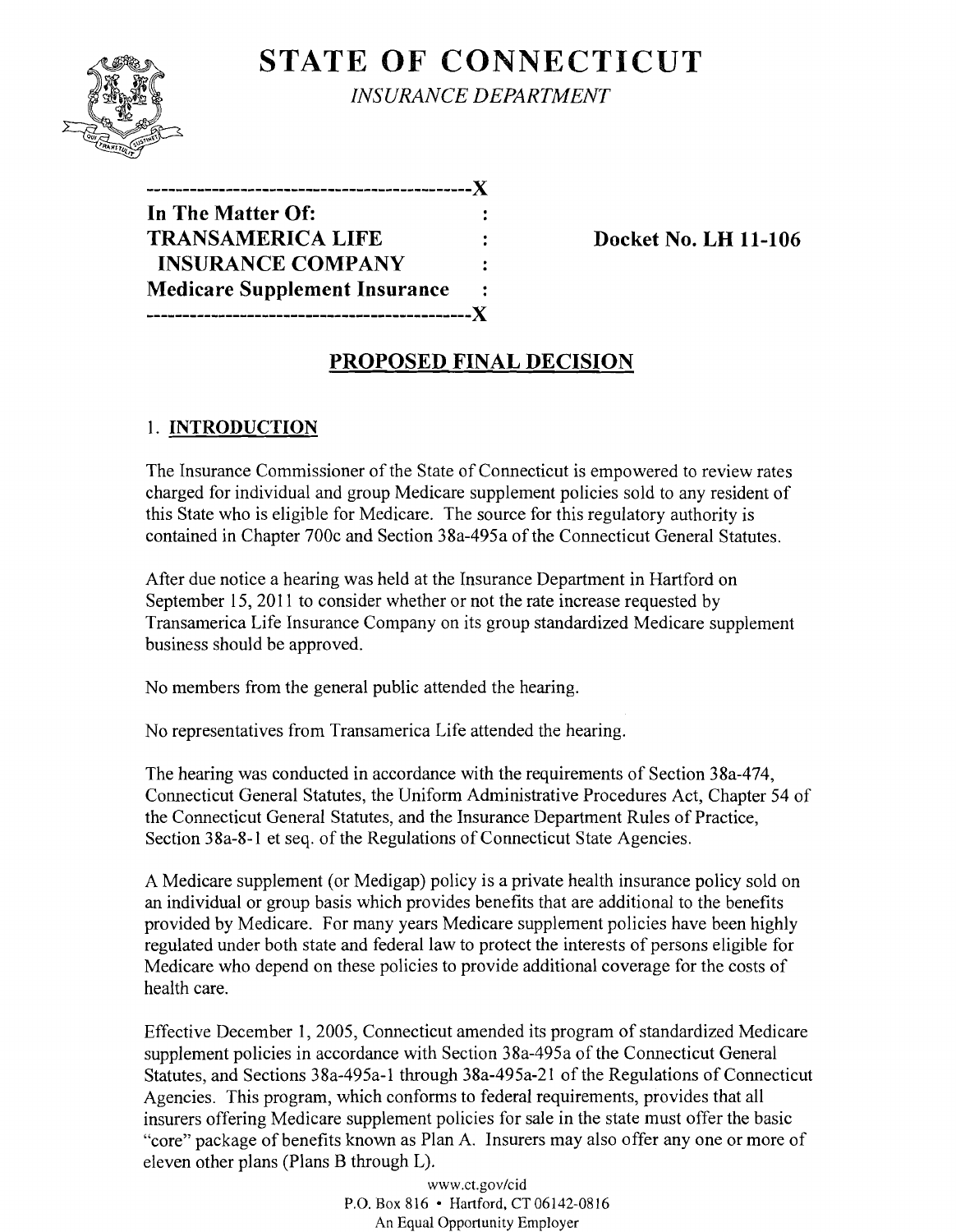Effective January 1,2006, in accordance with Section 38a-495c of the Connecticut General Statutes (as amended by Public Act 05-20) premiums for all Medicare supplement policies in the state must use community rating. Rates for Plans A through L must be computed without regard to age, gender, previous claims history or the medical condition of any person covered by a Medicare supplement policy or certificate.

The statute provides that coverage under Plan A through L may not be denied on the basis of age, gender, previous claims history or the medical condition of any covered person. Insurers may exclude benefits for losses incurred within six months from the effective date of coverage based on a pre-existing condition.

Effective October 1, 1998, carriers that offer Plan B or Plan C must make these plans as well as Plan A, available to all persons eligible for Medicare by reason of disability.

Insurers must also make the necessary arrangements to receive notice of all claims paid by Medicare for their insureds so that supplemental benefits can be computed and paid without requiring insureds to file claim forms for such benefits. This process of direct notice and automatic claims payment is commonly referred to as "piggybacking" or "crossover".

Sections 38a-495 and 38a-522 of the Connecticut General Statutes, and Section 38a-495a-lO of the Regulations of Connecticut Agencies, state that individual and group Medicare supplement policies must have anticipated loss ratios of 65% and 75%, respectively. Under Sections 38a-495-7 and 38a-495a-l0 of the Regulations of Connecticut Agencies, filings for rate increases must demonstrate that actual and expected losses in relation to premiums meet these standards, and anticipated loss ratios for the entire future period for which the requested premiums are calculated to provide coverage must be expected to equal or exceed the appropriate loss ratio standard.

Section 38a-473 of the Connecticut General Statutes provides that no insurer may incorporate in its rates for Medicare supplement policies factors for expenses that exceed 150% of the average expense ratio for that insurer's entire written premium for all lines of health insurance for the previous calendar year.

### **II. FINDING OF FACT**

After reviewing the exhibits entered into the record of this proceeding, and utilizing the experience, technical competence and specialized knowledge of the Insurance Department, the undersigned makes the following findings of fact:

1. Transamerica Life Insurance Company has requested the following rate increases on its group standardized Medicare supplement policy form series MS4500GPT and MS8000GPT.

|               | Proposed      |
|---------------|---------------|
| Plan          | Rate Increase |
| A             | 5.3%          |
| В             | 5.3%          |
| $\mathcal{C}$ | 5.3%          |
| D             | 5.3%          |
| F             | 5.3%          |
| G             | 5.3%          |
| Τ             | 5.3%          |
|               | 5.3%          |